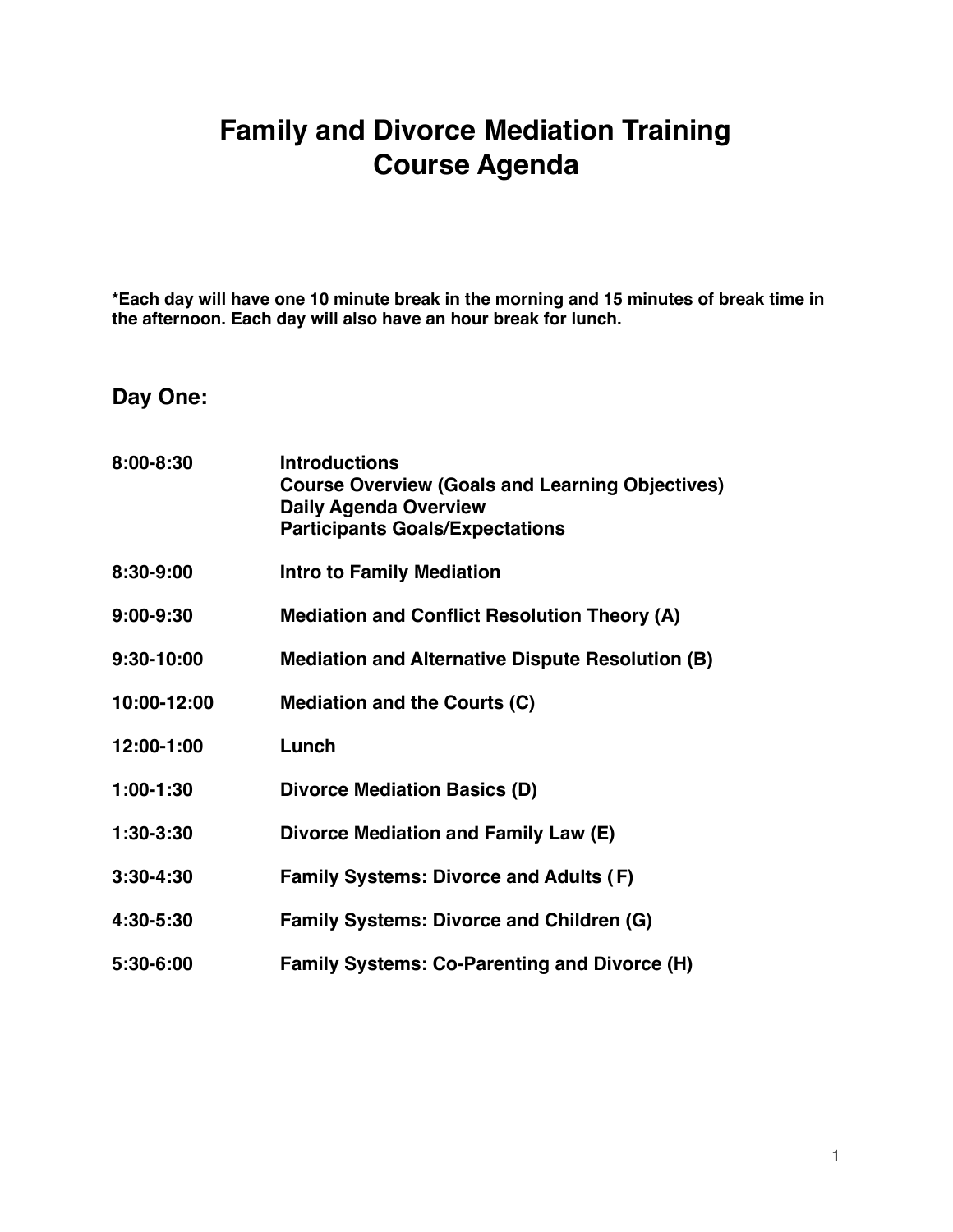## **Day Two:**

| 8:00-9:00   | <b>Communication Theory and Family Conflict (I)</b>      |
|-------------|----------------------------------------------------------|
| 9:00-10:00  | Mediation Theory and the Mediator's Role (J)             |
| 10:00-11:00 | The Mediation Process (K)                                |
| 11:00-12:00 | <b>Convening Mediation (L)</b>                           |
| 12:00-1:00  | Lunch                                                    |
| $1:00-1:30$ | <b>Preparing for Mediation/Co-Mediation (M)</b>          |
| 1:30-2:30   | The First Joint Session/Opening Statement (N)            |
| 2:30-4:00   | Dealing with Feelings and Emotions (O)                   |
| 4:00-4:30   | The Power of Listening (P)                               |
| 4:30-5:00   | Video "The Power of Listening" and Discussion            |
| 5:00-6:00   | <b>Negotiation Exercise - Role Play#1 and Discussion</b> |